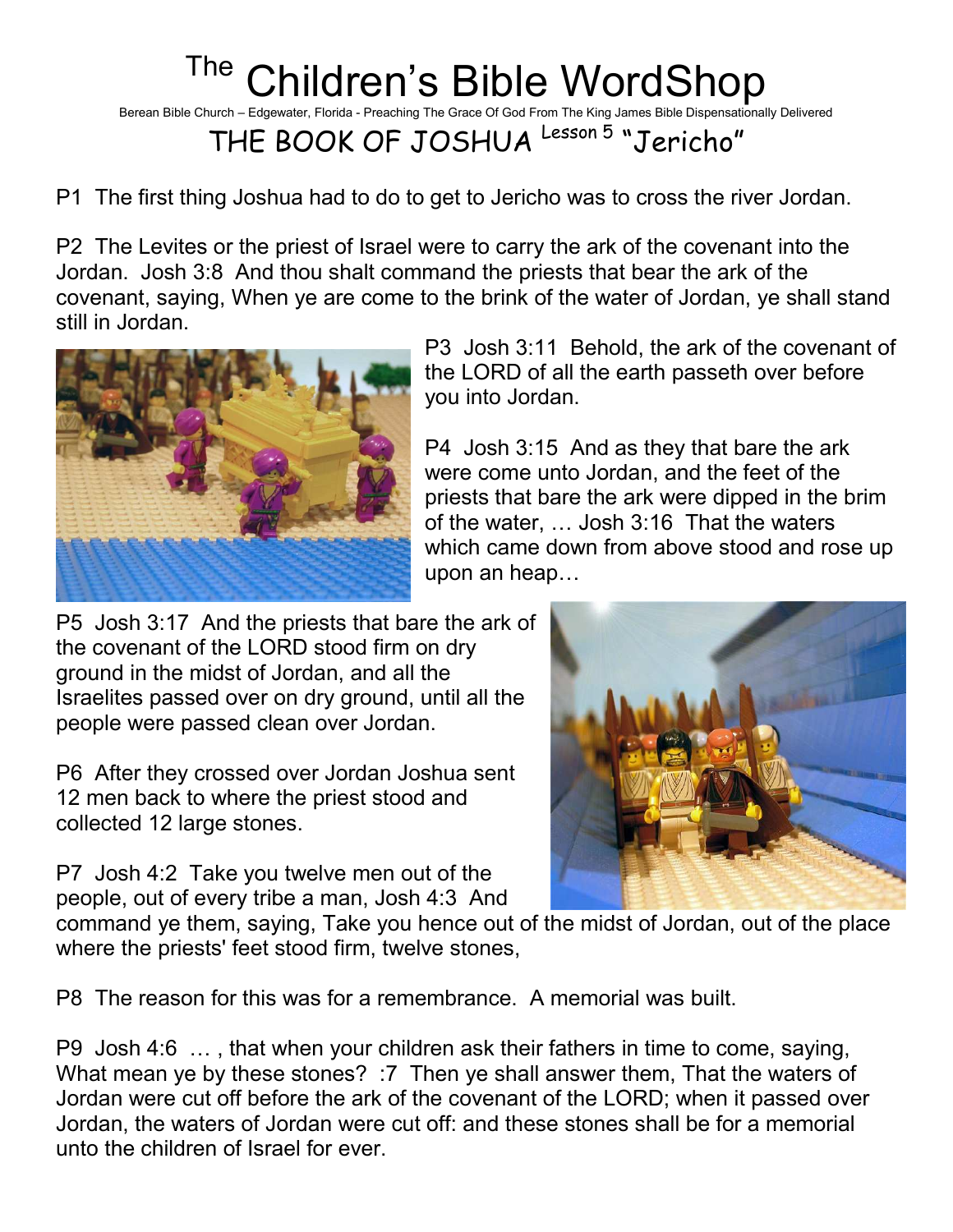P10 Now that they were across Jordan it was time to march to the city of Jericho.

P11 Josh 4:11 And it came to pass, when all the people were clean passed over, that the ark of the LORD passed over, and the priests, in the presence of the people.

P12 Josh 4:13 About forty thousand prepared for war passed over before the LORD unto battle, to the plains of Jericho. 14 On that day the LORD magnified Joshua in the sight of all Israel; and they feared him, as they feared Moses, all the days of his life.

P13 On the way to Jericho, the Lord Jesus Christ appeared to Joshua to give him the battle plan. We know this is the Lord because Joshua falls down to worship him. Only God is allowed to be worshiped.

P14 Josh 5:13 And it came to pass, when Joshua was by Jericho, that he lifted up his eyes and looked, and, behold, there stood a man over against him with his sword drawn in his hand: and Joshua went unto him, and said unto him, Art thou for us, or for our adversaries?



P15 Josh 5:14 And he said, Nay; but as captain of the host of the LORD am I now come. And Joshua fell on his face to the earth, and did worship, and said unto him, What saith my lord unto his servant? 15 And the captain of the LORD'S host said unto Joshua, Loose thy shoe from off thy foot; for the place whereon thou standest is holy. And Joshua did so.



P16 Jericho was a mighty fortress. Joshua had 40,000 troops but the troops would not be able to bring down those walls. Only God could do that.

P17 Josh 6:2 And the LORD said unto Joshua, See, I have given into thine hand Jericho, and the king thereof, and the mighty men of valour. 3 And ye shall compass the city, all ye men of war, and go round about the city once. Thus shalt thou do six days. 4 And seven priests shall bear before the ark seven trumpets of rams' horns:P18 So for six days Joshua and the

priests and the soldiers would march around the city one time while the seven priests carried the ark and blow the trumpets.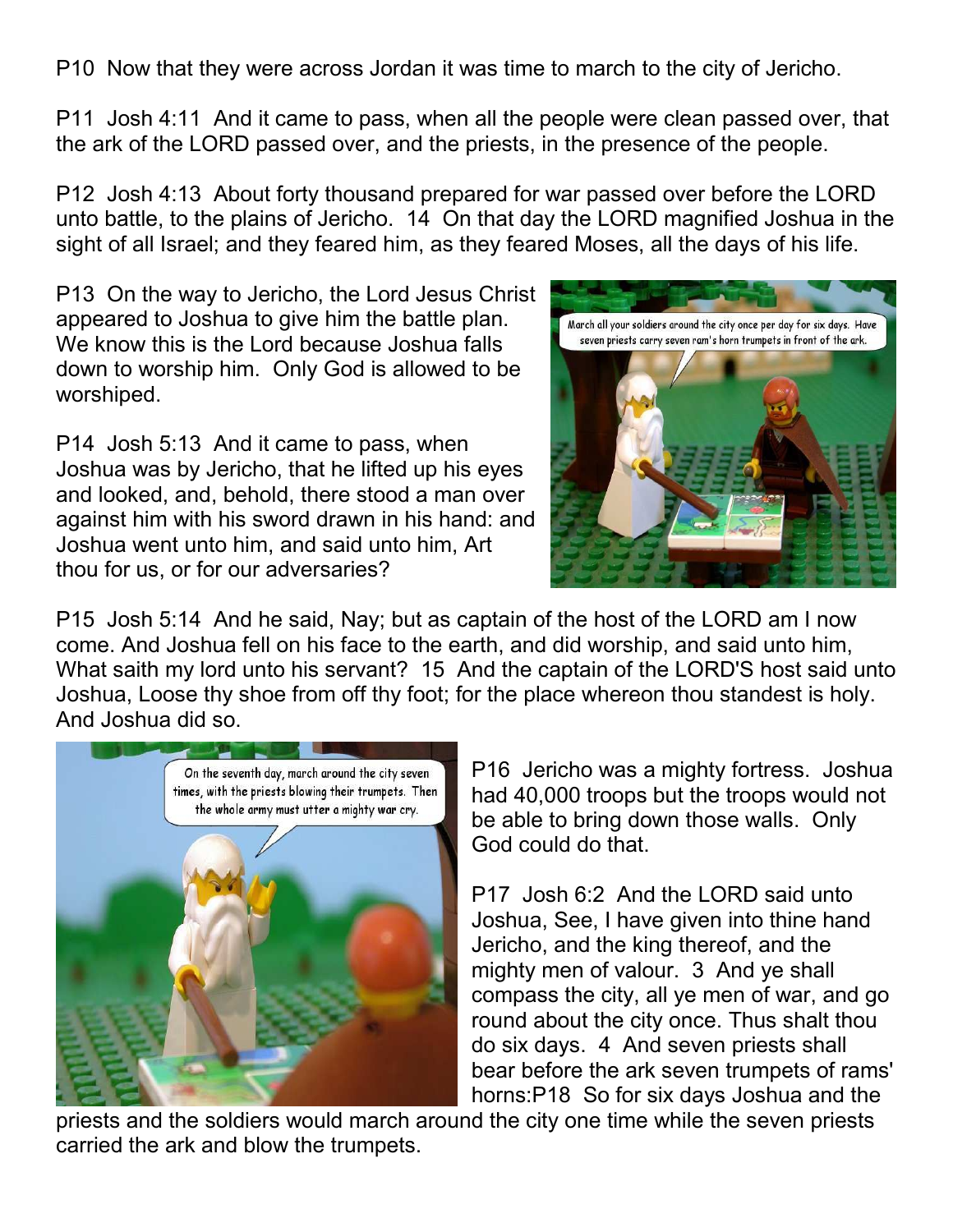P18 But on the  $7<sup>th</sup>$  day! and the seventh day ye shall compass the city seven times, and the priests shall blow with the trumpets. 5 And it shall come to pass, that when they make a long blast with the ram's horn, and when ye hear the sound of the trumpet, all the people shall shout with a great shout; and the wall of the city shall fall down flat, and the people shall ascend up every man straight before him.

Then the city walls will collapse and all the men can charge straight in.

P19 Josh 6:12 And Joshua rose early in the morning, and the priests took up the ark of the LORD.



P20 Josh 6:13 And seven priests bearing seven trumpets of rams' horns before the ark of the LORD went on continually, and blew with the trumpets: and the armed men went before them; but the rereward came after the ark of the LORD, the priests going on, and blowing with the trumpets.

P21 Josh 6:14 And the second day they compassed the city once, and returned into the camp: so they did six days.

P22 No doubt the people of Jericho thought it was a strange way to attack their city.



P24 Josh 6:16 And it came to pass at the seventh time, when the priests blew with the trumpets, Joshua said unto the people, Shout; for the LORD hath given you the city.

P25 Josh 6:20 So the people shouted when the priests blew with the trumpets: and it came to pass, when the people heard the sound of the trumpet, and the

P23 Josh 6:15 And it came to pass on the seventh day, that they rose early about the dawning of the day, and compassed the city after the same manner seven times: only on that day they compassed the city seven times.



people shouted with a great shout, that the wall fell down flat, so that the people went up into the city, every man straight before him, and they took the city.  $\blacksquare$  ---- More Next Time  $\odot$